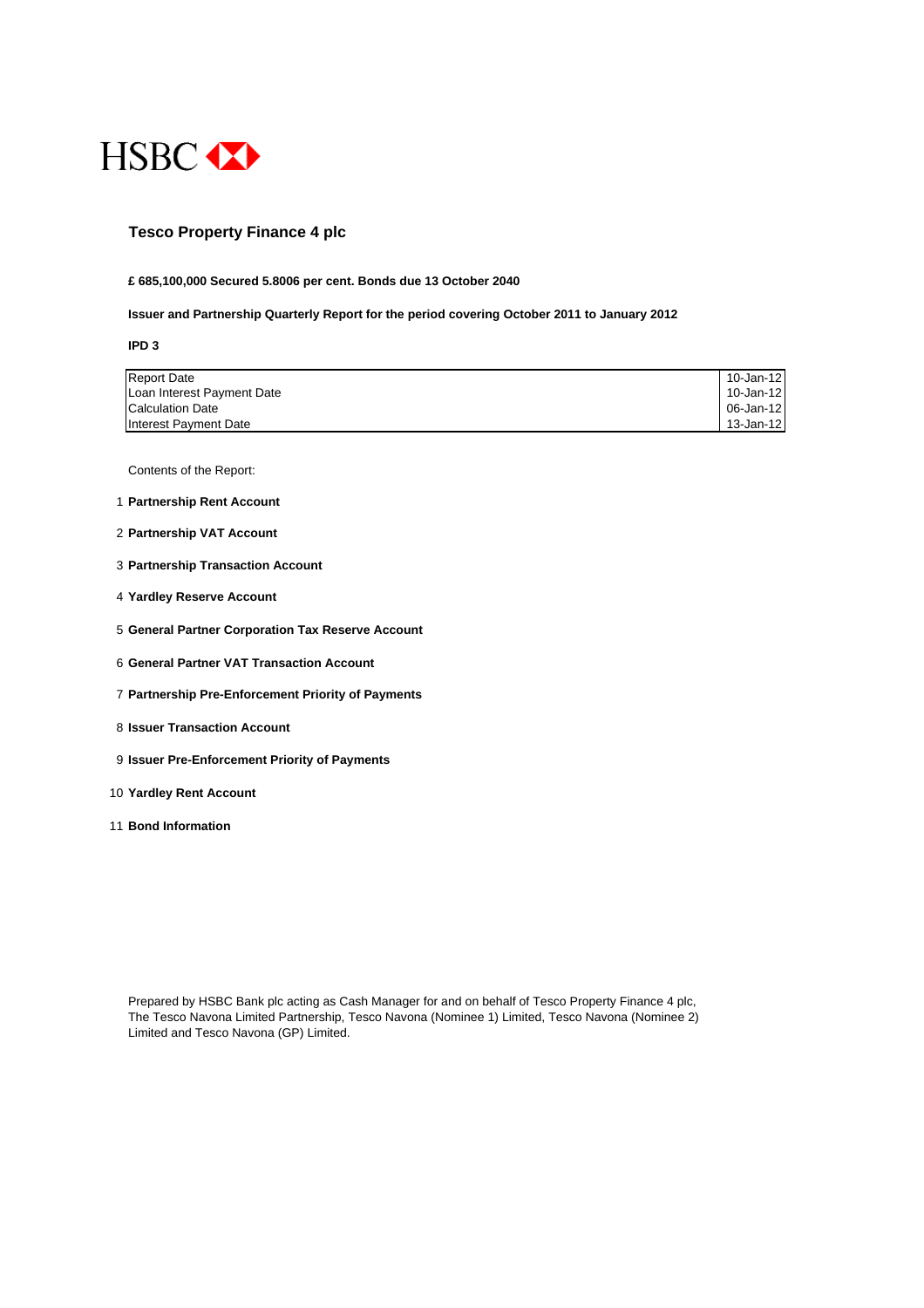### **1. Partnership Rent Account 70728746**

|             | <b>Opening Balance</b>             | $0.00$ Cr           |
|-------------|------------------------------------|---------------------|
| <b>DATE</b> | <b>ENTRY DETAILS</b>               | CR/DR<br>AMOUNT (£) |
| 09-Feb-11   | Initial Deposit on Closing Date    | 5,000.00 Cr         |
| 22-Dec-11   | Rent                               | 7,769,858.32 Cr     |
| 10-Jan-12   | To Partnership Transaction Account | 7,769,858.32 Dr     |
|             | <b>Closing Balance</b>             | 5,000.00 Cr         |

#### **2. Partnership VAT Account 70728703**

|                                     | Opening Balance                                                     | 1,482,848.00 Cr                                    |       |
|-------------------------------------|---------------------------------------------------------------------|----------------------------------------------------|-------|
| <b>DATE</b>                         | <b>ENTRY DETAILS</b>                                                | AMOUNT (£)                                         | CR/DR |
| 26-Oct-11<br>12-Dec-11<br>22-Dec-11 | <b>VAT Payment</b><br>VAT Repayment from HMRC<br><b>VAT Funding</b> | 1,479,973.00 Dr<br>33,000.00 Cr<br>1,553,971.72 Cr |       |
|                                     | <b>Closing Balance</b>                                              | 1,589,846.72 Cr                                    |       |

### **3. Partnership Transaction Account 70728711**

|               | <b>Opening Balance</b>    | 230.510.06 Cr       |  |
|---------------|---------------------------|---------------------|--|
| <b>DATE</b>   | <b>ENTRY DETAILS</b>      | CR/DR<br>AMOUNT (£) |  |
|               |                           |                     |  |
| 09-Jan-12     | <b>Credit Interest</b>    | 194.95 Cr           |  |
| 10-Jan-12     | <b>Transfer from Rent</b> | 7,769,858.32 Cr     |  |
| $10 - Jan-12$ | <b>Trustee Fee</b>        | 1,500.00 Dr         |  |
| 10-Jan-12     | Ongoing Fee               | 16,805.00 Dr        |  |
| 10-Jan-12     | Expenses                  | 22,105.50 Dr        |  |
| 10-Jan-12     | Partnership Swap payment  | 2,411,767.39 Cr     |  |
| 10-Jan-12     | Partnership Debt          | 10,016,564.25 Dr    |  |
| 10-Jan-12     | Property Pool Manager Fee | 80.000.00 Dr        |  |
|               |                           |                     |  |
|               | <b>Closing Balance</b>    | 275,355.97 Cr       |  |

### **4. Yardley Reserve Account 70729192**

|             | Opening Balance        | $0.00$ Cr     |       |
|-------------|------------------------|---------------|-------|
| <b>DATE</b> | <b>ENTRY DETAILS</b>   | AMOUNT (£)    | CR/DR |
|             | 09-Feb-11 From Closing | 260,600.00 Cr |       |
|             | <b>Closing Balance</b> | 260,600.00 Cr |       |

### **5. General Partner Corporation Tax Reserve Account 70728770**

|      | Opening Balance        | $0.00$ Cr     |       |
|------|------------------------|---------------|-------|
| DATE | <b>ENTRY DETAILS</b>   | AMOUNT (£)    | CR/DR |
|      | 09-Feb-11 From Closing | 308,295.00 Cr |       |
|      | <b>Closing Balance</b> | 308,295.00 Cr |       |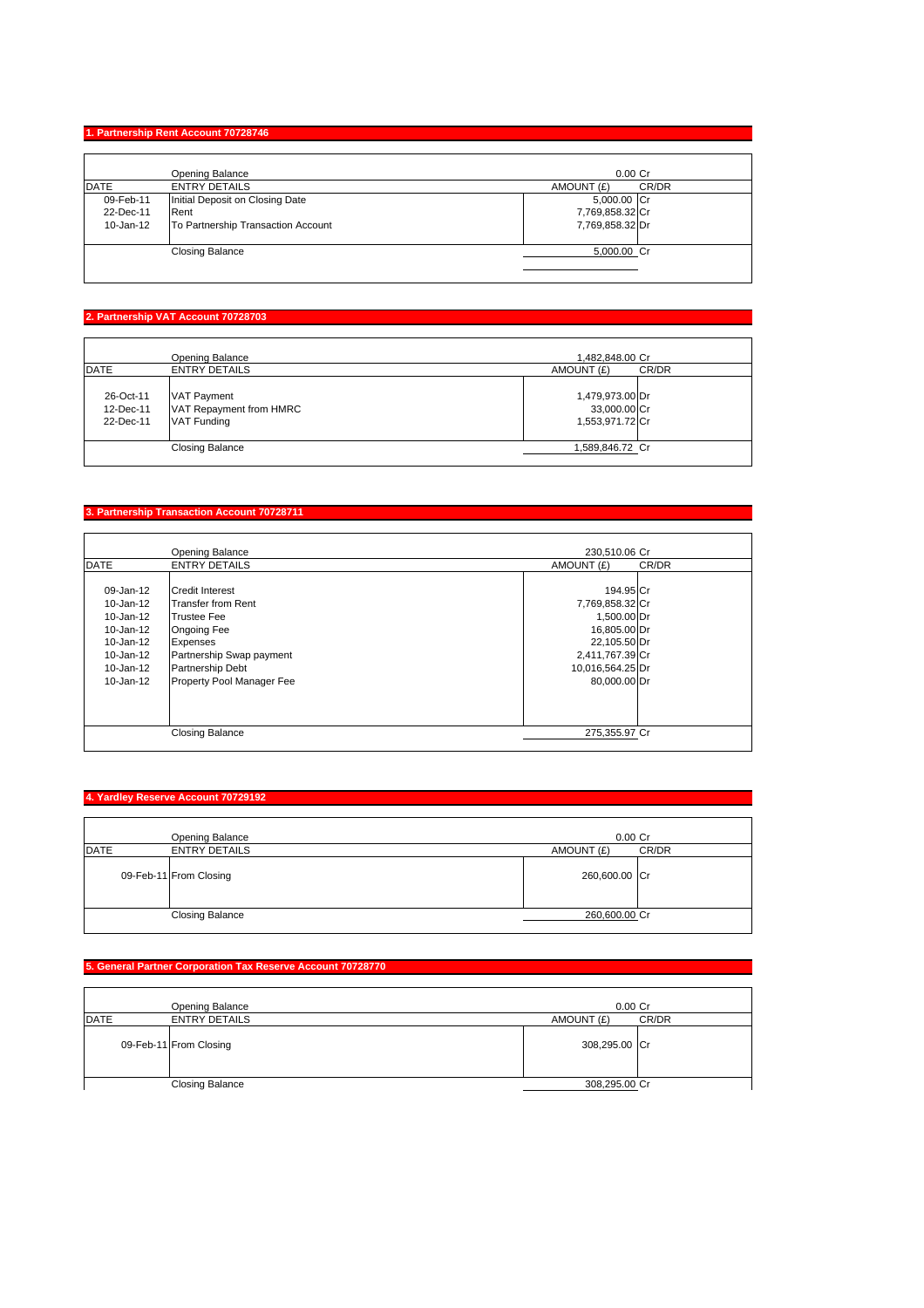| 6. General Partner VAT Transaction Account 70728762 |  |
|-----------------------------------------------------|--|
|-----------------------------------------------------|--|

|             | Opening Balance        |            | 0.00 Cr   |
|-------------|------------------------|------------|-----------|
| <b>DATE</b> | <b>ENTRY DETAILS</b>   | AMOUNT (£) | CR/DR     |
|             |                        |            |           |
|             |                        |            |           |
|             |                        |            |           |
|             | <b>Closing Balance</b> |            | $0.00$ Cr |

**Expense Reserve Ledger - Max GBP 500,000.00**

Date<br>10-Jan-12

275,355.97 Cr

Balance 275,355.97

### **7. Partnership Pre-Enforcement Priority of Payments**

|           |                                                                               | <b>Funds Paid Out of</b> | <b>Funds Received into</b> |
|-----------|-------------------------------------------------------------------------------|--------------------------|----------------------------|
| Date      |                                                                               | account(E)               | account (£)                |
| 10-Jan-12 |                                                                               |                          |                            |
|           | <b>Partnership Available Funds</b>                                            |                          |                            |
|           |                                                                               |                          |                            |
|           | a Rental Income                                                               |                          | 7,769,858.32               |
|           | b Funds from Yardley Accounts                                                 |                          |                            |
|           | c Funds from Issuer under Partnership Swaps                                   |                          | 10,016,573.00              |
|           | d From Partnership VAT Account                                                |                          |                            |
|           | e From Partnership Disposal Proceeds Account                                  |                          |                            |
|           | f From Partnership Insurance Proceeds Account                                 |                          |                            |
|           | g Interest received by the Partnership Accounts and Rent Account              |                          | 194.95                     |
|           | h Eligible Investment Earnings by Partnership                                 |                          |                            |
|           | i Advance under Committed Subordinated Loan Agreement                         |                          |                            |
|           | j Advance from Drawdown of Yardley Reserve Loan                               |                          |                            |
|           | k Net proceeds of a CPO Disposal or a Mortgage Property                       |                          |                            |
|           | From 3rd anniversay of Closing, funds from Yardley Reserve Loan Ledger        |                          |                            |
|           | m Net proceeds of a disposal of a Mortgage Property                           |                          |                            |
|           | n Any other sums standing to the credit of the Partnership Transaction Ac     |                          | 230,510.06                 |
|           | <b>Partnership Pre-Enforcement Priority of Payments</b>                       |                          |                            |
|           | a Partnership Security Trustee Fees                                           | 1,500.00                 |                            |
|           | b Issuer Security Trustee Fee, Bond Trustee, operating expenses of the Issuer | 11,055.00                |                            |
|           | (Ongoing Partnership Facility Fee)                                            |                          |                            |
|           | c Partnership Operating Expenses excluding GP UK Tax                          |                          |                            |
|           | d Partnership Operator Fee                                                    | 11,605.50                |                            |
|           | d Property Advisor Fee (Annual 30K)                                           |                          |                            |
|           | d Nominees Corporate Services Provider Fee                                    | 3,000.00                 |                            |
|           | d Nominees Holdco Corporate Services Provider Fee                             | 3,000.00                 |                            |
|           | d PL Propco Corporate Services Provider Fees                                  | 4,500.00                 |                            |
|           | d Nominees Side Letter payments                                               |                          |                            |
|           | d Nominees Holdco Side Letter payments                                        |                          |                            |
|           | d Account Bank Fee                                                            |                          |                            |
|           | d Cash Manager Fee                                                            |                          |                            |
|           | d Yardley Cash Manager Fee                                                    |                          |                            |
|           | d Issuer Account Bank, PPA CM, CSP Fee (Ongoing Partnership Facility Fee)     | 5,000.00                 |                            |
|           | d Headlease payment                                                           |                          |                            |
|           | e Partnership Expenses Ledger payment (max £6,250)                            | 6,562.50                 |                            |
|           | Partnership Debt Interest                                                     | 9,886,892.25             |                            |
|           | f Partnership Swap payment                                                    | 7,604,805.61             |                            |
|           | g Partnership Debt Principal                                                  | 129,672.00               |                            |
|           | Issuer Partnership Swap Termination Amount (Ongoing Partnership Facility      |                          |                            |
|           | h Fee)                                                                        | 750.00                   |                            |
|           | Property Pool Manager Fee (reserved)                                          | 80,000.00                |                            |
|           | Partnership Swap Termination Amount                                           |                          |                            |
|           | k Partnership Expenses Ledger payment                                         | 268,793.47               |                            |
|           | Alteration Adjustment Rent                                                    |                          |                            |
|           | m Substitution Adjustment Rent                                                |                          |                            |
|           | n Credited to Subordinated Loan Reserve Ledger                                |                          |                            |
|           | o Payments to the Subordinated Loan Facility Provider                         |                          |                            |
|           | p Partnership Distribution Account                                            |                          |                            |
|           | <b>Totals</b>                                                                 | 18,017,136.33            | 18,017,136.33              |
|           |                                                                               |                          |                            |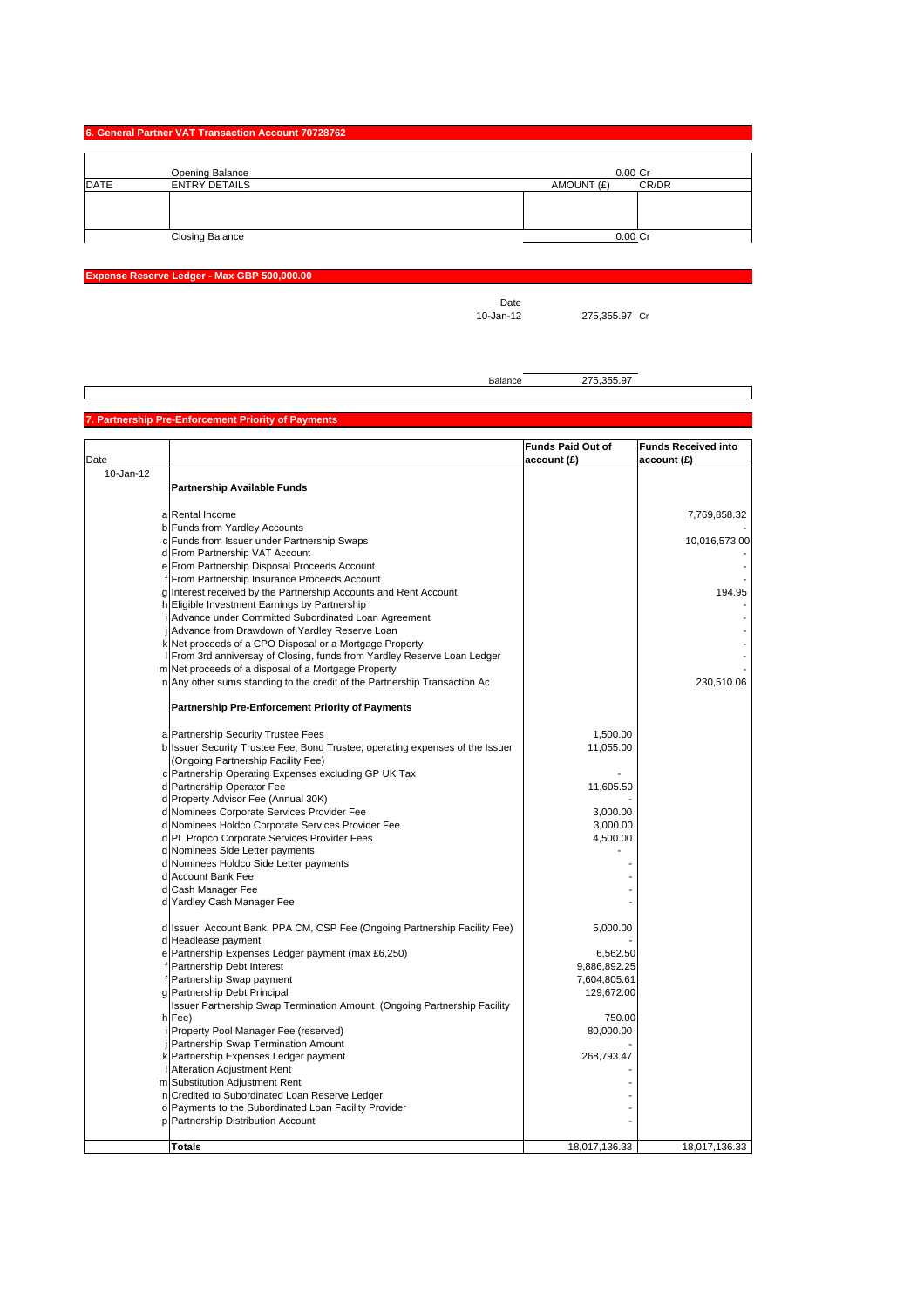|                                                                                         | Opening Balance                                                                                                                      | 14,807.49 Cr                                                                                                           |  |
|-----------------------------------------------------------------------------------------|--------------------------------------------------------------------------------------------------------------------------------------|------------------------------------------------------------------------------------------------------------------------|--|
| <b>DATE</b><br><b>ENTRY DETAILS</b><br>CR/DR<br>AMOUNT (£)                              |                                                                                                                                      |                                                                                                                        |  |
| 09-Jan-12<br>13-Jan-12<br>13-Jan-12<br>13-Jan-12<br>13-Jan-12<br>13-Jan-12<br>13-Jan-12 | <b>Credit interest</b><br><b>Swaps Receipts</b><br>Swap Pays<br>Partnership Debt<br>Expenses<br><b>Notes</b><br><b>Issuer Profit</b> | $0.00C$ r<br>17,621,378.62 Cr<br>17,621,378.61 Dr<br>10,032,619.25 Cr<br>16,055.00 Dr<br>10,016,564.26 Dr<br>750.00 Cr |  |
|                                                                                         | <b>Closing Balance</b>                                                                                                               | 15,557.49 Cr                                                                                                           |  |

# **9. Issuer Pre-Enforcement Priority of Payments**

| Date |                                                                                                                                                                                                                                                                     | <b>Funds Paid Out of</b><br>account (£) | <b>Funds Received into</b><br>account (£)      |
|------|---------------------------------------------------------------------------------------------------------------------------------------------------------------------------------------------------------------------------------------------------------------------|-----------------------------------------|------------------------------------------------|
|      | 13-Jan-12                                                                                                                                                                                                                                                           |                                         |                                                |
|      | <b>Issuer Available Funds</b>                                                                                                                                                                                                                                       |                                         |                                                |
|      | a Funds due to Issuer under Partnership Swap Agreement<br>b Amounts due to Issuer in respect of Partnership Loan<br>c Any amount due to Issuer under Issuer Swap Agreement<br>d Interest Received by Issuer on Transaction Account<br>e Eigible Investment Earnings |                                         | 7,604,805.62<br>10,033,369.25<br>10,016,573.00 |
|      | <b>Issuer Pre-Enforcement Priority of Payments</b>                                                                                                                                                                                                                  |                                         |                                                |
|      | a Bond Trustee Fee                                                                                                                                                                                                                                                  | 1,200.00                                |                                                |
|      | a Issuer Security Trustee Fee                                                                                                                                                                                                                                       | 1,500.00                                |                                                |
|      | b Issuer Operating Expenses                                                                                                                                                                                                                                         | 8,355.00                                |                                                |
|      | c Issuer/Issuer Holdco Corporate Services Provider Fee                                                                                                                                                                                                              | 0.00                                    |                                                |
|      | c Paying Agent Fee                                                                                                                                                                                                                                                  | 500.00                                  |                                                |
|      | c Account Bank Fee                                                                                                                                                                                                                                                  | 750.00                                  |                                                |
|      | c Cash Manager Fee                                                                                                                                                                                                                                                  | 3,750.00                                |                                                |
|      | d Bond Interest                                                                                                                                                                                                                                                     | 9,886,892.26                            |                                                |
|      | d Bond Principal                                                                                                                                                                                                                                                    | 129,672.00                              |                                                |
|      | d Issuer Swap Provider                                                                                                                                                                                                                                              | 7,604,805.61                            |                                                |
|      | d Partnership Swap payment<br>ellssuer Profit                                                                                                                                                                                                                       | 10,016,573.00                           |                                                |
|      | Swap Subordinated Amounts                                                                                                                                                                                                                                           | 750.00                                  |                                                |
|      | g Issuer Partnership Swap Termination Amount                                                                                                                                                                                                                        |                                         |                                                |
|      | h Issuer Transaction Account                                                                                                                                                                                                                                        | 49.45                                   |                                                |
|      | <b>Totals</b>                                                                                                                                                                                                                                                       | 27,654,797.31                           | 27,654,747.87                                  |

# **10. Yardley Rent Account 70729168**

|             | Opening Balance        | $0.00$ Cr  |       |
|-------------|------------------------|------------|-------|
| <b>DATE</b> | <b>ENTRY DETAILS</b>   | AMOUNT (£) | CR/DR |
|             |                        | ۰          | וטו   |
|             | <b>Closing Balance</b> | 0.00 Cr    |       |